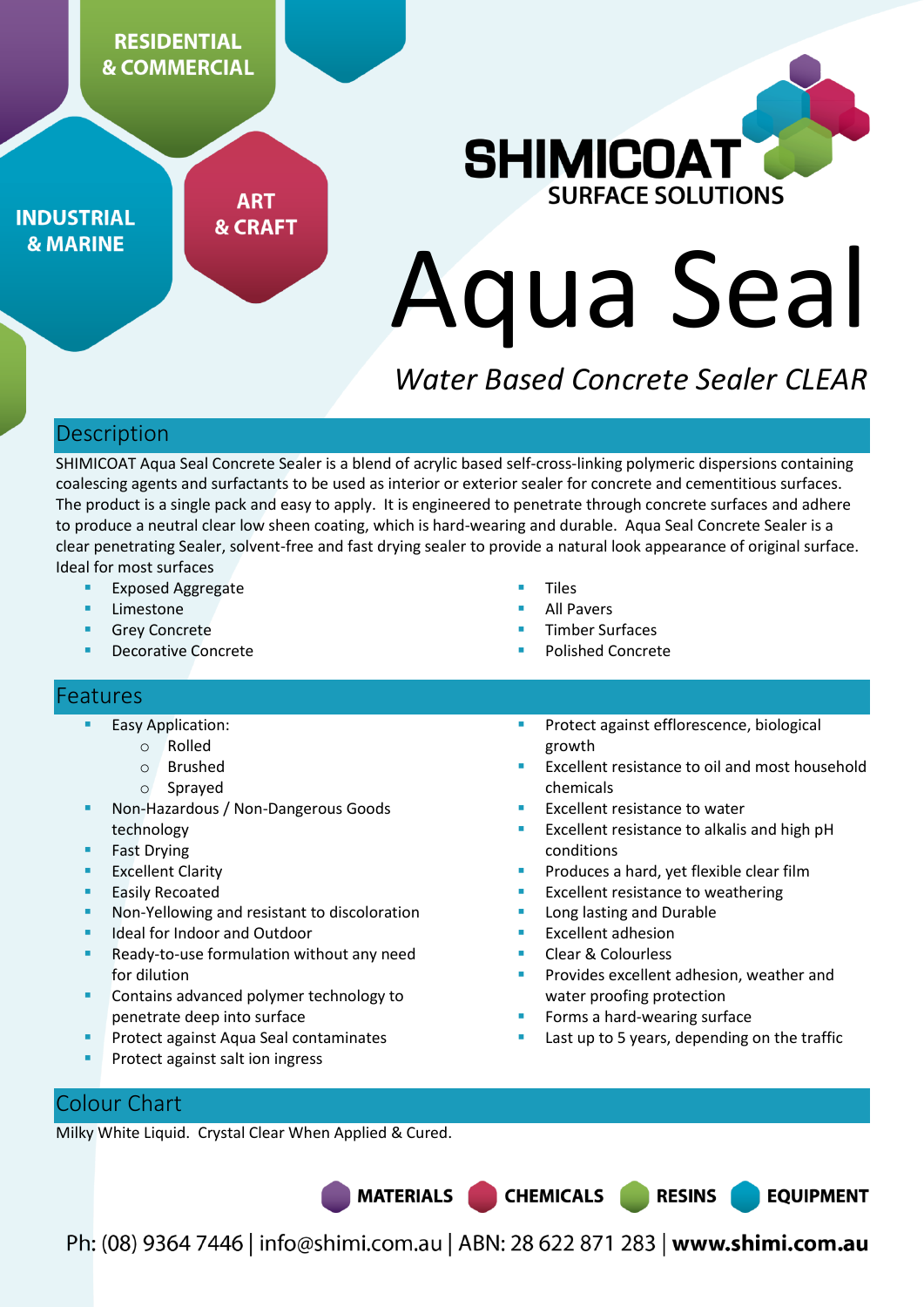

#### Coverage

- 20Lt Drum covers 50sqm (Two Coats)
- 5sqm Per Liter Per Coat

#### **Applications**

- Roller, Brush or Spray
- Minimum two coats

#### Where to Apply

- Tiles
- Bricks & Pavers Limestone
- Washed & Exposed Aggregates
- Timber Surfaces
- Ideal for porous surfaces
- Ideal for both indoor and outdoor surfaces
- Topical Sealer

#### Dry Time at 25°C

Concrete

Touch Dry: 2-3 Hours (Depending on temperature, air flow and humidity) Recoat: 3 Hours Foot Traffic: 6 Hours Heavy Traffic: 24-48 Hours

#### Clean Up

Clean-Up with Water

Wash, rinse and flush with water. General purpose detergent can be used.

#### Preparations

Clean and dry surface. Ensure surface to be coated is free of all dirt, grease, oil, paint, curing agents and other contaminants. Removal of Oil Contamination by degreaser and alkaline cleaning pressure wash Acid-wash to enhanced surface porosity and etch the surface. Ensure moisture free surface. Allow to completely dry, run Dry Test. Place a piece of plastic over a small area, tape the edges and leave for 1 hour. Remove plastic, if there is no moisture on either surface, concrete is sufficiently dry. Ideally, always consider surface grinding and removal of loose materials. Grinding is always advisable prior to application of all Shimicoat Epoxy products, to maximize adhesion. For further information, please refer to SHIMICOAT Instruction for "Surface Preparations"

# Specifications

Physical Properties:

| Appearance                                                              | Single Pack Cloudy/Opaque Medium Viscosity Resin |
|-------------------------------------------------------------------------|--------------------------------------------------|
| Solid Content (%)                                                       | $50 \pm 1.0$ Acrylate                            |
| <b>VOC</b>                                                              | Nil - Environmentally Benign Product             |
| <b>Thinning, Dilution Chemicals</b>                                     | Water Soluble                                    |
| <b>Recommended Film Build</b>                                           | 40-80 Microns per coat (Dry)                     |
| <b>Application Conditions (Temp °C)</b>                                 | $10 - 30 °C$                                     |
| <b>Coverage Rate</b>                                                    | 5 sqm/L/Coat - (20Lt/100sqm/Coat), Min 2 coats   |
| pH                                                                      | $8-9$                                            |
| <b>CHEMICALS</b><br><b>MATERIALS</b><br><b>DECINC</b><br><b>EOUDMEN</b> |                                                  |

Ph: (08) 9364 7446 | info@shimi.com.au | ABN: 28 622 871 283 | www.shimi.com.au